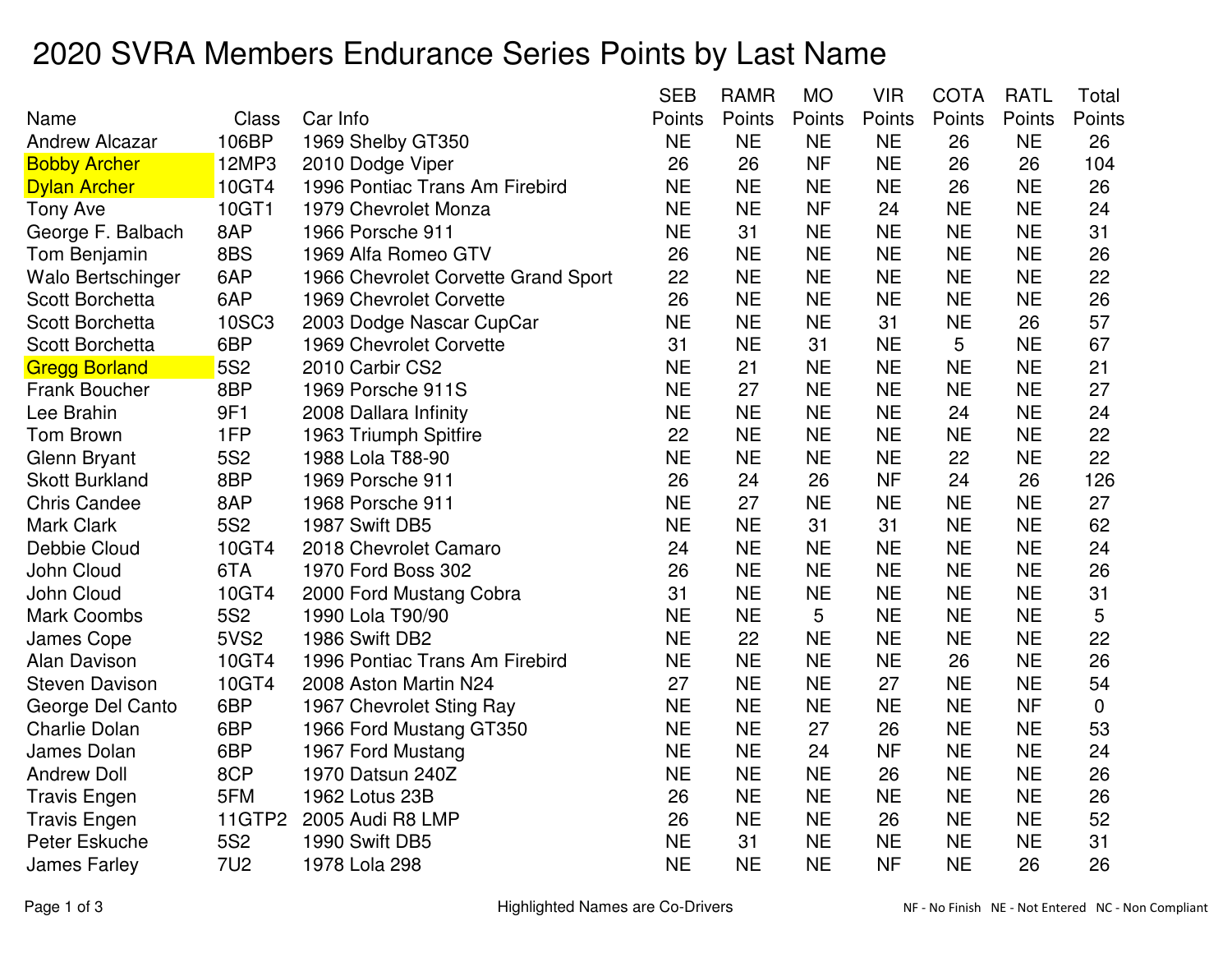## 2020 SVRA Members Endurance Series Points by Last Name

|                        |                  |                         | <b>SEB</b> | <b>RAMR</b> | <b>MO</b> | <b>VIR</b> | <b>COTA</b> | <b>RATL</b> | Total       |
|------------------------|------------------|-------------------------|------------|-------------|-----------|------------|-------------|-------------|-------------|
| Name                   | Class            | Car Info                | Points     | Points      | Points    | Points     | Points      | Points      | Points      |
| <b>Frank Farrell</b>   | 3BS              | 1972 Alfa Romeo Berlina | 26         | <b>NE</b>   | <b>NE</b> | <b>NE</b>  | <b>NE</b>   | <b>NE</b>   | 26          |
| <b>Ryan Festerling</b> | 8BP              | 1969 Porsche 911S       | <b>NE</b>  | 31          | <b>NE</b> | <b>NE</b>  | <b>NE</b>   | <b>NE</b>   | 31          |
| Kurt Fischer           | <b>5VS2</b>      | 1987 Swift DB 2         | 26         | <b>NE</b>   | <b>NE</b> | <b>NE</b>  | <b>NE</b>   | <b>NE</b>   | 26          |
| <b>Robert Gee</b>      | <b>NA</b>        | 1991 Mazda Miata        | <b>NE</b>  | <b>NE</b>   | <b>NF</b> | <b>NE</b>  | <b>NE</b>   | <b>NE</b>   | 0           |
| <b>Bill Glavin</b>     | 11GTP3           | 2018 Ligier JS P3       | <b>NE</b>  | 22          | <b>NE</b> | <b>NE</b>  | <b>NE</b>   | <b>NE</b>   | 22          |
| <b>Bill Glavin</b>     | 12GTU            | 1972 BMW 3.0 CSL        | 26         | <b>NE</b>   | <b>NE</b> | <b>NE</b>  | <b>NE</b>   | <b>NE</b>   | 26          |
| <b>Billy Glavin</b>    | 11GTP3           | 2018 Ligier JS P3       | <b>NE</b>  | 22          | <b>NE</b> | <b>NE</b>  | <b>NE</b>   | <b>NE</b>   | 22          |
| <b>Billy Glavin</b>    | 12GTU            | 1972 BMW 3.0 CSL        | 26         | <b>NE</b>   | <b>NE</b> | <b>NE</b>  | <b>NE</b>   | <b>NE</b>   | 26          |
| <b>Bruce Hamilton</b>  | 9F1              | 2008 Dallara Infinity   | <b>NE</b>  | 26          | <b>NE</b> | <b>NE</b>  | 31          | <b>NE</b>   | 57          |
| Dave Handy             | <b>5S2</b>       | 2000 Carbir S2000       | <b>NE</b>  | <b>NE</b>   | 27        | <b>NE</b>  | <b>NE</b>   | <b>NE</b>   | 27          |
| Dave Handy             | <b>7U2</b>       | 1980 March 822          | <b>NE</b>  | <b>NE</b>   | <b>NE</b> | 26         | <b>NE</b>   | <b>NE</b>   | 26          |
| Lisa Hansen            | 8BP              | 1969 Porsche 911S       | <b>NE</b>  | <b>NF</b>   | <b>NE</b> | <b>NE</b>  | 31          | <b>NE</b>   | 31          |
| Michael Hummel         | 2CF              | 1979 Crossle 35F        | <b>NE</b>  | <b>NE</b>   | <b>NE</b> | <b>NE</b>  | 26          | <b>NE</b>   | 26          |
| James Jackson          | 3CP              | 1964 Porsche 356        | <b>NE</b>  | 26          | <b>NE</b> | <b>NE</b>  | <b>NE</b>   | <b>NE</b>   | 26          |
| <b>Rick Jeffery</b>    | 8AP              | 1967 Porsche 911        | <b>NE</b>  | <b>NE</b>   | <b>NE</b> | <b>NE</b>  | 26          | <b>NE</b>   | 26          |
| Johnny Kanavas         | 11GTP3           | 2010 Lola B08/90        | <b>NE</b>  | <b>NE</b>   | <b>NE</b> | <b>NE</b>  | 31          | <b>NE</b>   | 31          |
| <b>Matt Kane</b>       | 5HS <sub>2</sub> | 1983 Tiga SC83          | <b>NE</b>  | <b>NE</b>   | <b>NE</b> | <b>NF</b>  | <b>NE</b>   | <b>NE</b>   | 0           |
| Thomas Kane            | 5HS <sub>2</sub> | 1983 Tiga SC83          | <b>NE</b>  | <b>NE</b>   | <b>NE</b> | <b>NF</b>  | <b>NE</b>   | <b>NE</b>   | 0           |
| <b>Brian Keilt</b>     | <b>12NC</b>      | 2007 BMW 325i           | <b>NC</b>  | <b>NE</b>   | <b>NE</b> | <b>NE</b>  | <b>NE</b>   | <b>NE</b>   | 0           |
| <mark>John Koch</mark> | 5S <sub>2</sub>  | 2004 Carbir S2          | 31         | <b>NE</b>   | <b>NE</b> | <b>NE</b>  | <b>NE</b>   | <b>NE</b>   | 31          |
| Ralph La Macchia       | <b>5S2</b>       | 1998 Carbir Sports 2000 | 24         | 31          | <b>NE</b> | <b>NE</b>  | <b>NE</b>   | <b>NE</b>   | 55          |
| <b>Eric Langbein</b>   | 2CF              | 1979 Crossle 35F        | <b>NE</b>  | <b>NE</b>   | <b>NE</b> | <b>NE</b>  | 26          | <b>NE</b>   | 26          |
| <b>Eric Langbein</b>   | <b>5VS2</b>      | 1987 Swift DB 2         | 26         | <b>NE</b>   | <b>NE</b> | <b>NE</b>  | <b>NE</b>   | <b>NE</b>   | 26          |
| <b>Phil Lasco</b>      | 12MP3            | 2013 Ford Mustang       | <b>NF</b>  | <b>NE</b>   | <b>NE</b> | <b>NE</b>  | <b>NE</b>   | <b>NE</b>   | 0           |
| Jim Lenehan            | 8AP              | 1976 Porsche 914/6      | <b>NE</b>  | <b>NE</b>   | <b>NF</b> | <b>NE</b>  | <b>NE</b>   | <b>NE</b>   | 0           |
| Kevin Leparski         | <b>5S2</b>       | 2004 Carbir CS2         | <b>NE</b>  | 22          | <b>NE</b> | <b>NE</b>  | <b>NE</b>   | <b>NE</b>   | 22          |
| Larry Ligas            | 3MZNB            | 2001 Mazda Miata        | 26         | <b>NE</b>   | <b>NE</b> | <b>NE</b>  | <b>NE</b>   | <b>NE</b>   | 26          |
| <b>Glenn Maurer</b>    | 8RS              | 1984 Alfa Romeo GTV 6   | <b>NE</b>  | <b>NE</b>   | <b>NE</b> | <b>NE</b>  | <b>NE</b>   | <b>NF</b>   | $\mathbf 0$ |
| John McCormick         | 6AP              | 1985 Ford Cobra IV      | <b>NE</b>  | <b>NE</b>   | <b>NE</b> | <b>NE</b>  | <b>NE</b>   | 26          | 26          |
| Ken McKinnon           | 3MZNB            | 2001 Mazda Miata        | 26         | <b>NE</b>   | <b>NE</b> | <b>NE</b>  | <b>NE</b>   | <b>NE</b>   | 26          |
| Ken McKinnon           | 10GT2            | 1972 Porsche 911 RSR    | 26         | <b>NE</b>   | <b>NE</b> | <b>NE</b>  | <b>NE</b>   | <b>NE</b>   | 26          |
| Peter McLaughlin       | 7U <sub>2</sub>  | 1980 March 822          | <b>NE</b>  | <b>NE</b>   | <b>NE</b> | 26         | <b>NE</b>   | <b>NE</b>   | 26          |
| Peter McLaughlin       | <b>5S2</b>       | 2000 Carbir S2000       | <b>NE</b>  | <b>NE</b>   | 27        | <b>NE</b>  | <b>NE</b>   | <b>NE</b>   | 27          |